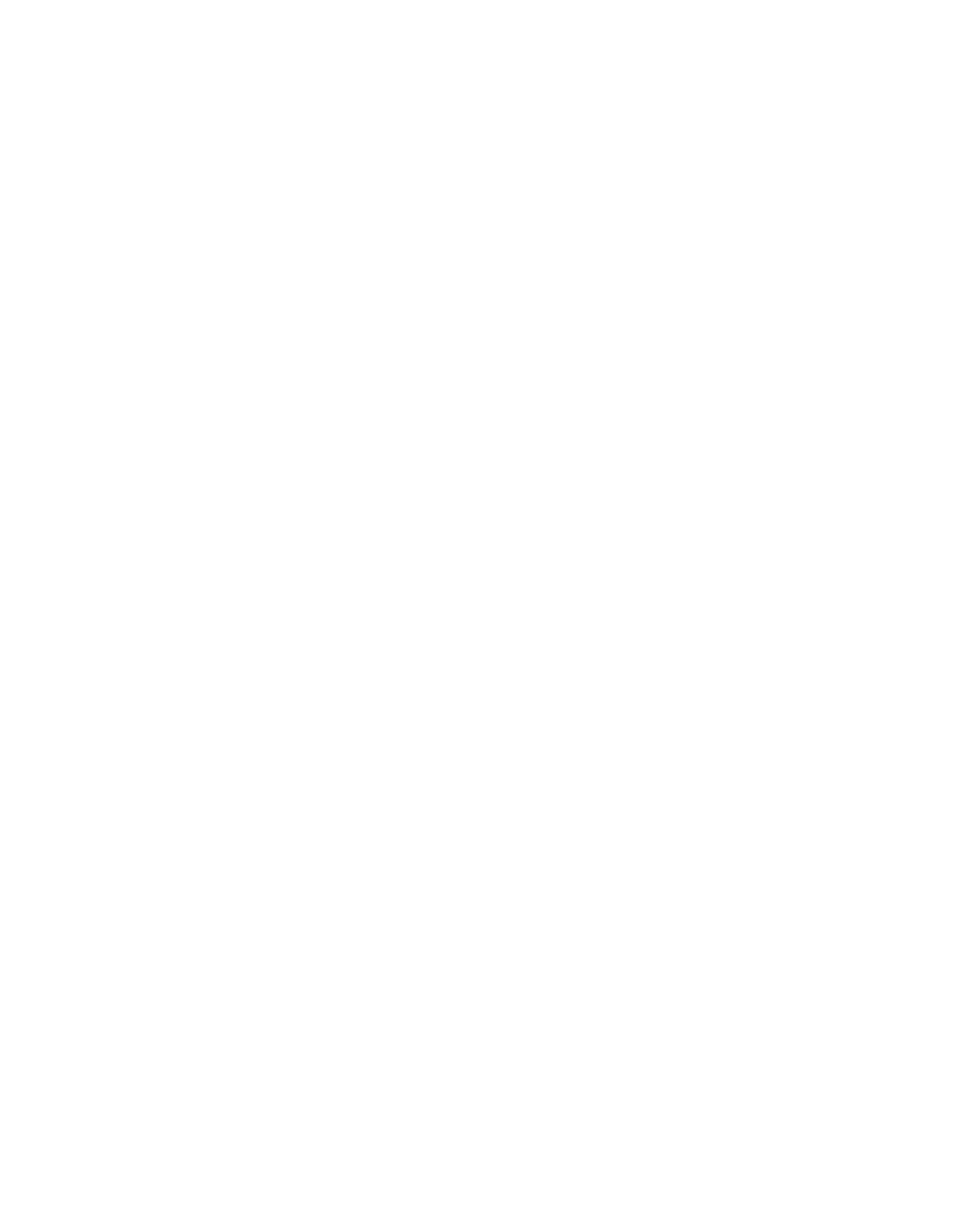- 1. Describe a time when you felt homesick. What were the circumstances, and what was that experience like? (introduction)
- 2. Which aspect of being made in God's image (royal or priestly) is most meaningful to you? Why? (chap. 1)
- 3. Which aspect of God's promise to Abraham (people, place, or presence) resonates most with you? Why? (chap. 1)
- 4. How have you seen the cycle of sin described in the period of the judges work itself out in your own life? (chap. 2)
- 5. God showed Israel remarkable patience in repeatedly warning them about the consequences of their sin leading to exile. What are some ways you have personally experienced God's patience toward you? (chap. 2)
- 6. What aspects of Israel's and Judah's experience of exile seem most significant to you? Why do those aspects resonate with you? (chap. 3)
- 7. Which of the four key restoration promises (temple, torah, turf, and throne) stands out to you? Why? (chap. 4)
- 8. The requirement of repentance was a key component to God's promises to restore Israel. How have you seen repentance produce fruit in your own life? (chap. 4)
- 9. What fresh insights on the life and ministry of Jesus did you gain from viewing them through the lens of his mission to restore his people from their exile away from the presence of God? (chap. 5) What insights did you gain on the death, resurrection, and ascension of Jesus? (chap. 6)
- 10. What are some specific ways you have fallen into the trap of believing that this fallen world is your true home? How might your life look different if you viewed it through the lens of being an exile in this world? (chap. 7)
- 11. What elements of our future life in the new heavens and new earth are you most looking forward to? Why? (chap. 8)